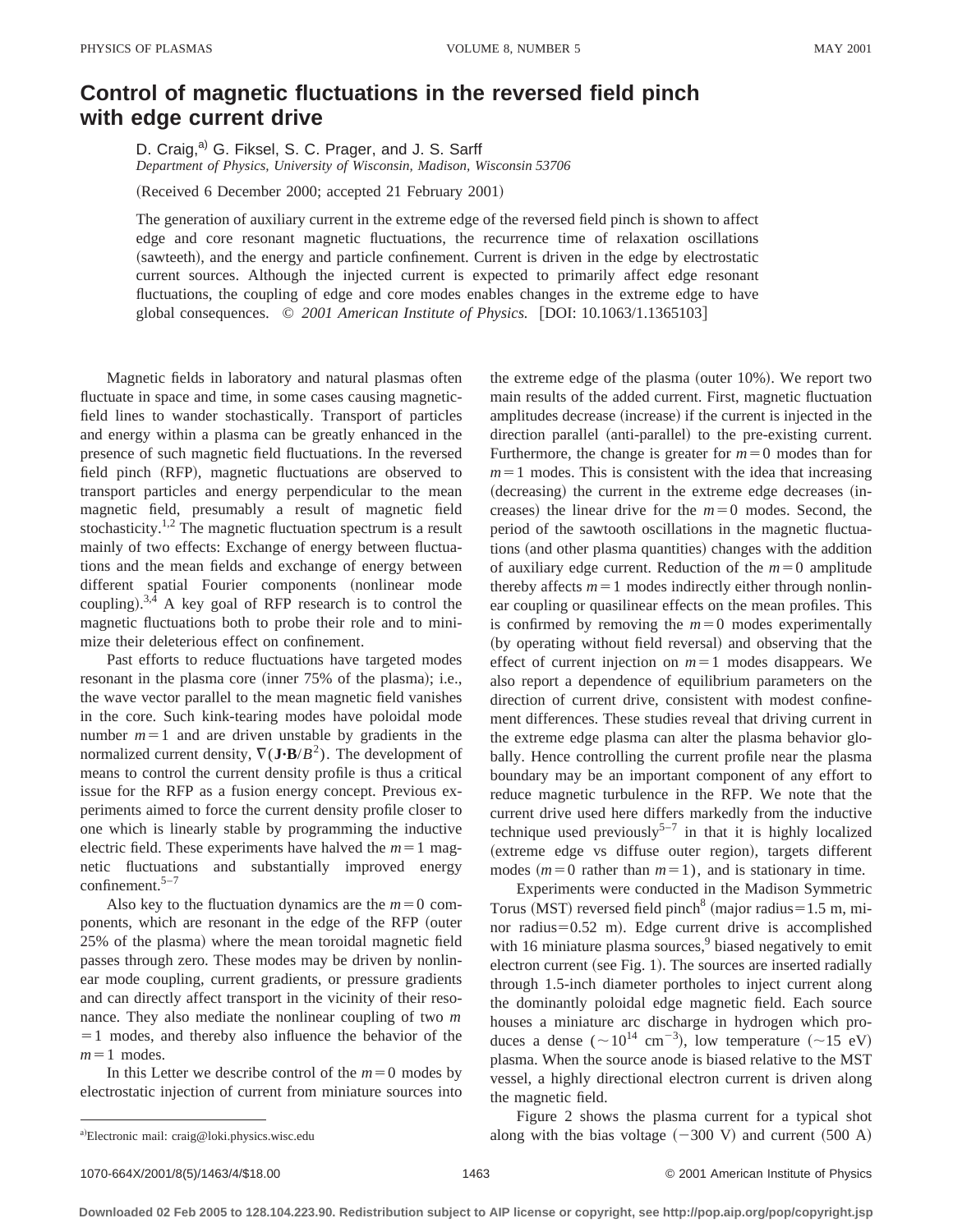

FIG. 1. Current injection setup showing 1 of 16 current injectors inserted in the MST plasma edge.

from a single gun. Auxiliary current is driven for 10 ms during the flattop portion of the toroidal plasma current. The current density 25 cm downstream of the injector is 125  $A/cm<sup>2</sup>$ , as measured by an insertable Rogowski probe [Fig.  $2(d)$ ]. The inset in Fig.  $2(d)$  shows the measured radial profile fit by a Gaussian with radial half width of about 1 cm. The integrated profile  $[two\text{-dimensional} (2D)$  Gaussian



FIG. 2. Time evolution of (a) toroidal plasma current, (b) injector anode potential, (c) current emitted from one injector, and (d) current density measured with insertable Rogowski probe 25 cm downstream of an injector. Inset shows radial profile of injected current.



FIG. 3. Time evolution of the total (a)  $n=1$  ( $m=0$ ) and (b)  $n=6$  (*m*  $=1$ ) magnetic-field fluctuation amplitudes at the plasma boundary in co-(solid) and counter-injection (dashed) discharges. Each curve is the smoothed average of more than 50 shots.

gives a total current very close to the measured injected current of 500 A.

A set of 16 sources is used both to increase the total driven current and to approximate axisymmetry. Current is injected for  $r/a$  > 0.87 (for reference, the reversal surface is typically at  $r_{q=0}$  /*a* $\approx$  0.85) and each source can be rotated either to add or subtract from the background current density, referred to as co- or counter-injection. The total poloidal current thus produced is the product of the number of sources (16), the current injected per source  $({\sim}500 \text{ A})$ , and the number of poloidal transits the injected current makes before being dissipated. The number of poloidal transits is at least three (measured with insertable Rogowski probes) and at most 10 (estimated classical Coulomb scattering limit). Hence the total poloidal current driven in these experiments could be as large as 80 kA, localized to the extreme edge region  $(r/a \sim 0.9)$ . The toroidally averaged poloidal current density driven by the injectors is similar in magnitude to the background current density at  $r/a = 0.9$ . However, because of the limited radial extent, the total poloidal current driven is small relative to the total poloidal current in the plasma  $(1.5 \text{ MA})$ .

The current sources are a significant fuel source since the plasma from each miniature discharge flows into the MST discharge along with the injected current. The injectors also bias the edge negatively leading to strong flows.<sup>10</sup> To isolate the effect of current profile changes from other influences, similar discharges with co-injection and counterinjection are contrasted. The effects of fueling and biasing are the same in these two cases.

A toroidal array of magnetic pickup coils at the plasma surface monitors magnetic perturbations. The array contains 32 poloidal and 32 toroidal field coils allowing spatial Fourier decomposition into toroidal mode numbers  $n=0-15$ . Here, we present the total  $\overline{B}$  amplitude for the  $n=1$  and  $n$  $=6$  modes which are known from other measurements to be dominantly  $m=0$  and  $m=1$ , respectively.

In Fig. 3 we show the average time evolution of the  $(0,1)$ and  $(1,6)$  magnetic fluctuation amplitudes in co- and counterinjection discharges (averages of more than 50 shots). We observe that both edge resonant and core resonant modes are lower with co- than with counter-injection but that the difference is greater for the edge resonant  $m=0$  modes. This is

**Downloaded 02 Feb 2005 to 128.104.223.90. Redistribution subject to AIP license or copyright, see http://pop.aip.org/pop/copyright.jsp**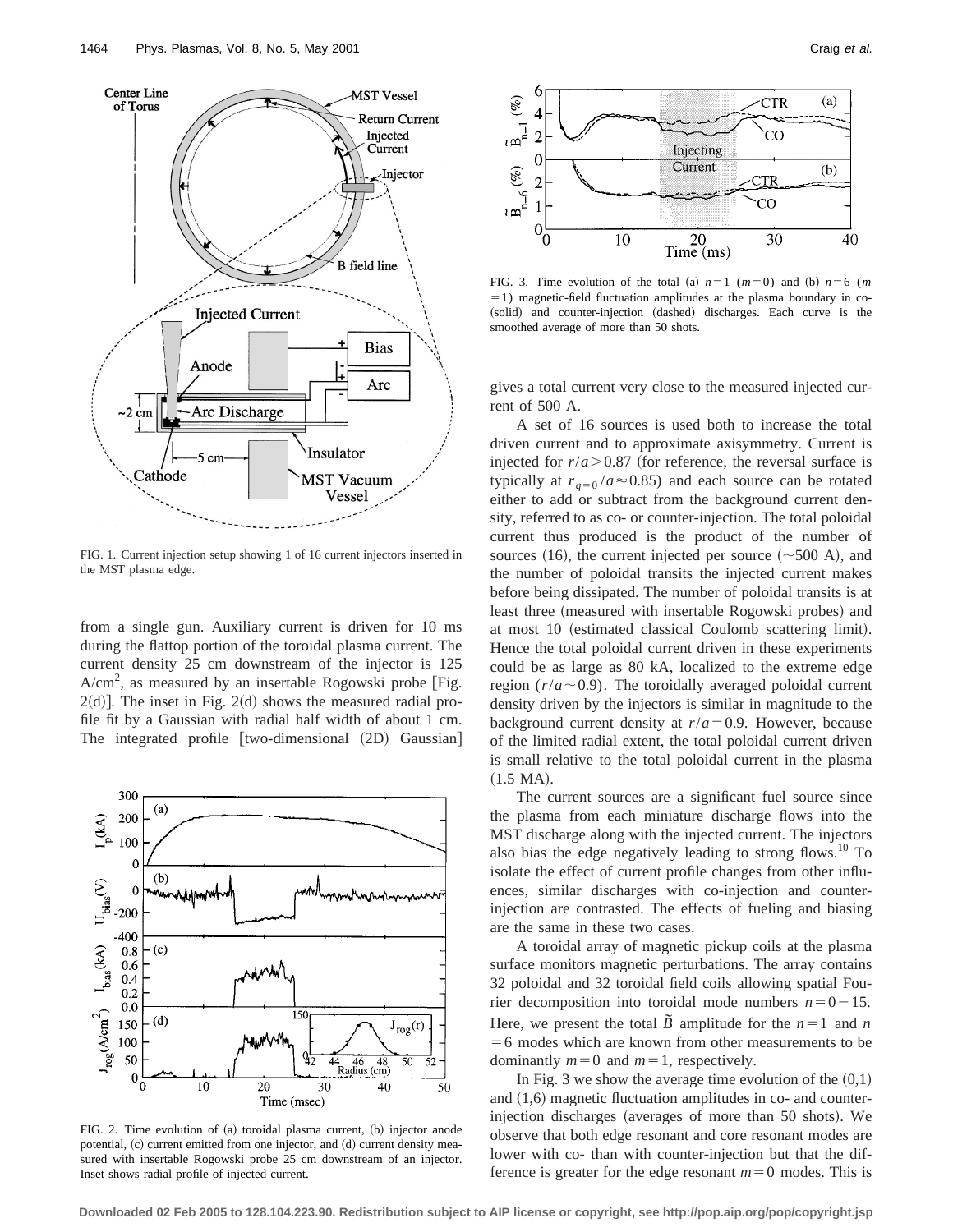

FIG. 4. Time evolution of the total  $n=1$  ( $m=0$ ) magnetic-field fluctuation amplitude at the plasma boundary in typical (a) co-injection and (b) counterinjection discharges.

as expected from theory and computation. Co-injection flattens the parallel current profile, making modes more stable (or less unstable) and counter-injection has the opposite effect. Since the  $m=0$  resonant surface is closer to where the current is driven, one expects  $m=0$  modes to be more strongly affected.

Figure 4 shows the time evolution of the  $(0,1)$  mode in a co- and a counter-injection discharge. We see that a large part of the difference in average mode amplitude between co- and counter-injection arises from a change in the time between large fluctuation bursts. These bursts coincide with sawtooth crashes, also referred to as discrete dynamo events.<sup>3</sup> For co-injection shots, the average sawtooth period is about 2.4 ms, whereas for counter-injection the period is 1.3 ms. Discharges with half of the injectors in the codirection and half in the counter-direction have also been performed and the behavior of the magnetic fluctuations and sawtooth oscillations is intermediate between those with all injectors in the co- or counter-directions.

The sawtooth cycle in the RFP is a relaxation oscillation.3,4 Between crashes, the current profile peaks, driving the core-resonant  $m=1$  modes. At the sawtooth crash, the fluctuations rapidly flatten the current profile and mode amplitudes decrease. The role of  $m=0$  modes in the sawtooth cycle is poorly understood in experiment. These modes allow nonlinear interactions between pairs of  $m=1$ modes and in nonlinear magnetohydrodynamic (MHD) computation, this coupling plays a key role in determining the mode spectrum and in regulating relaxation oscillations.<sup>4</sup>

We hypothesize that co-injection acts to damp  $m=0$ modes and counter-injection acts to drive them. The difference in  $m=0$  evolution alters the sawtooth cycle time, apparent in all modes including those which are core resonant. This view is supported by the results described above, and several others. First, the injected currents only affect coreresonant modes and the sawtooth cycle in discharges with  $m=0$  modes present. We experimentally remove  $m=0$ modes by operating without toroidal field reversal. Figure 5 shows the evolution of the  $(1,6)$  mode amplitude with coand counter-injection in both reversed and nonreversed discharges. In the first two discharges [Fig.  $5(a)$  and  $5(b)$ ], the edge toroidal field is reversed, allowing  $m=0$  to be resonant inside the plasma and the  $(1,6)$  amplitude is affected as described earlier. In the second set of discharges  $[Fig. 5(c)$  and



FIG. 5. Time evolution of the total  $n=6$  ( $m=1$ ) magnetic-field fluctuation amplitude at the plasma boundary in a typical reversed  $(F=-0.2)$  discharge with (a) co- and (b) counter-injection and in a typical non-reversed  $(F=0)$  discharge with (c) co- and (d) counter-injection.

5(d)], the toroidal field at the edge is not reversed,  $m=0$ activity is minimal and no significant changes in core mode amplitudes or sawtooth oscillations are observed. (Any minor differences between the two wave forms shown in Figs.  $5(c)$  and  $5(d)$  are not systematic.) Empirically, the greater the plasma volume with reversed toroidal field, the larger the mean  $m=0$  amplitudes and the larger the effect of the injected current. Second, it was recently shown experimentally that in the vicinity of the injected current, the MHD dynamo is due to  $m=0$  modes, not  $m=1$  modes.<sup>11</sup> This suggests that the injected currents should act primarily on  $m=0$  modes.

Since time-averaged mode amplitudes are lower with coinjection, one expects better confinement and this appears to be the case. Each sawtooth crash temporarily degrades confinement. Hence the longer sawtooth period with co-injection yields higher time-averaged confinement. In addition, plasma parameters between sawtooth crashes differ in the two cases. On average, the density increase during co-injection is greater than with counter-injection as seen in Fig.  $6(a)$ . (A



FIG. 6. Time evolution of (a) line-averaged density and (b) calculated Ohmic input power in co- (solid) and counter-injection (dashed) discharges. Each curve is an average of more than 50 shots.

**Downloaded 02 Feb 2005 to 128.104.223.90. Redistribution subject to AIP license or copyright, see http://pop.aip.org/pop/copyright.jsp**